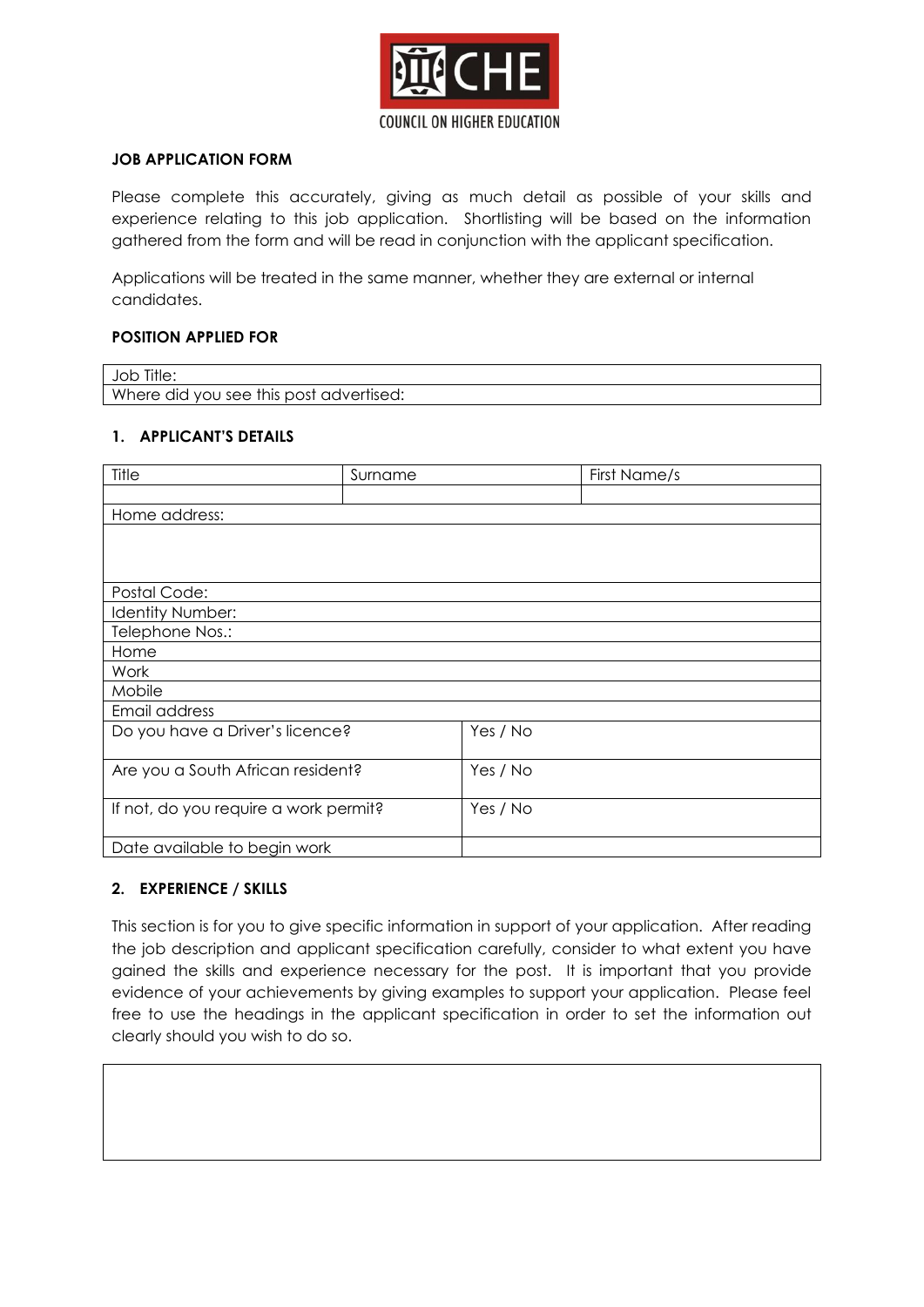# **3. EDUCATIONAL QUALIFICATION/S**

| Secondary:                              |                          |
|-----------------------------------------|--------------------------|
| Tertiary (1) (degree/diploma obtained): | Name of the Institution: |
| Tertiary (2) (degree/diploma obtained): | Name of the Institution: |
| Tertiary (3) (degree/diploma obtained): | Name of the Institution: |

# **4. OTHER TRAINING OBTAINED**

# 5. **EMPLOYMENT HISTORY** (start with present)

| Name of present employer    |              |
|-----------------------------|--------------|
| Job Title                   |              |
| Period of employment        | To:<br>From: |
| Type of business            |              |
| Reason/s for leaving        |              |
| <b>Job Responsibilities</b> |              |
|                             |              |
|                             |              |
|                             |              |

| Name of employer (previous) |       |     |  |
|-----------------------------|-------|-----|--|
| Job Title                   |       |     |  |
| Period of employment        | From: | To: |  |
| Type of business            |       |     |  |
| Reason/s for leaving        |       |     |  |
| <b>Job Responsibilities</b> |       |     |  |
|                             |       |     |  |
|                             |       |     |  |
|                             |       |     |  |

| Name of employer (previous) |              |
|-----------------------------|--------------|
| Job Title                   |              |
| Period of employment        | From:<br>To: |
| Type of business            |              |
| Reason/s for leaving        |              |
| <b>Job Responsibilities</b> |              |
|                             |              |
|                             |              |
|                             |              |